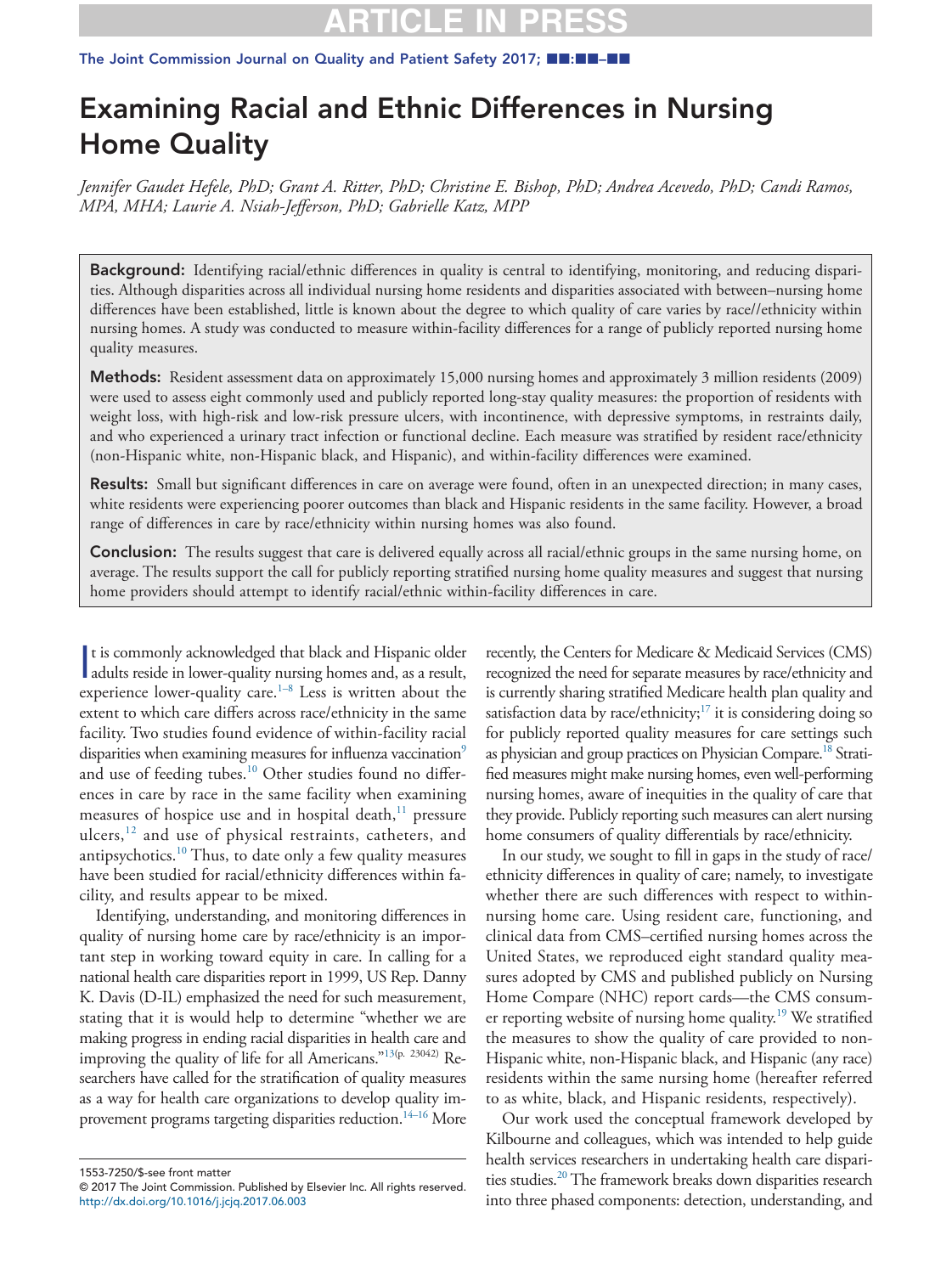#### 2 Jennifer Gaudet Hefele, PhD, et al **Examining Racial and Ethnic Differences**

reducing. Our study addresses the first phase in this model detection—and uses the Kilbourne et al. definition of *disparities*<sup>[20](#page-9-10)</sup> to examine differences between black and white, as well as Hispanic and white residents, in the same nursing home.

#### **METHODS**

#### Design and Population Studied

We used resident assessment data (described in "Data Sources") to reconstruct a set of publicly reported quality measures and to stratify them by race/ethnicity to determine whether there were within-facility differences in care across groups. We defined our populations as black and Hispanic nursing home residents, and our comparison group consisted of white nursing home residents. All analyses were specified at the facility level.

#### Data Sources

We use data from the Minimum Data Set (MDS), which consists of information from the nursing home assessments conducted on all nursing home residents in all Medicare/ Medicaid-certified nursing homes across the United States. Assessments are completed by nursing home staff and gather information on resident clinical conditions, functional and cognitive abilities, mood and mental states, and care processes used by the nursing home. Our main analysis used 2009 data, in which quality measure scores from 2009 were used to analyze and report on within-facility racial and ethnic differences. Although more recent data were available at the start of this study, the MDS instrument went through substantial changes in late 2010, which likely resulted in potential biases that would have affected our analyses. Therefore, we chose this earlier period to protect against those biases. We also used data from 2006 through 2009 to test the stability of the stratified measures. We chose this time frame to capture a minimum of four years of data, which would be sufficient to use for examining yearover-year measure stability. We present 2009 results only to most closely reflect the purpose of the original NHC report cards, which is to provide consumers, providers, and policy makers with informative and actionable information on quality. To this end, NHC presents only the most recent time period of data, reflecting the most recent performance of facilities. Although we do not intend for these results to be publicly presented on NHC, we do want the results to closely adhere to the intent and methods of the NHC measures as much as possible.

To describe the sample of nursing homes that meet the minimum criteria for measure comparison (having at least 30 residents in the two racial/ethnic groups being compared, as we describe in "Measures"), we used data from a public data set on nursing home characteristics from [LTCFocus.org.](http://LTCFocus.org) [21](#page-9-11)

#### Measures

We applied standard measure specifications used for consumer reporting to re-create quality measures stratified by race and ethnicity. Annual stratified scores were calculated using the MDS resident assessment data. Our analyses examined eight long-stay quality measures that are included in NHC.<sup>19</sup> The NHC measures we used are the percentage of residents: (1) with bladder or bowel incontinence, who were at low risk (Incontinence) during this reporting period; (2) who have lost too much weight (Weight loss) since the previous assessment; (3) with urinary tract infections (UTI) during this reporting period; (4) in physical restraints (Restraints) during this reporting period; (5) with pressure ulcers, who were at high risk during this reporting period (Highrisk PU); (6) with pressure ulcers, who were at average risk during this reporting period (Low-risk PU); (7) with worsening depression or anxiety (Worsening depression) since the previous assessment; and (8) with a decline in late-loss activities of daily living function since the previous assessment (Functional decline).

Each measure is based on an assessment of whether a resident meets the criteria for the condition. The number of each nursing home's residents who meet the criteria is then divided by the total number of residents eligible to be considered for inclusion in the measure; each measure has specific exclusion criteria, such as whether the resident is comatose. Thus, each facility-level measure represents the proportion of a nursing home's eligible residents who experience the condition (see [Table 1](#page-2-0) for details). In our analyses, the measures were reverse coded to represent positive quality (for example, higher values indicate better quality) for ease of interpretation.

On the basis of a deliberate decision of the CMS, NHC measures use minimal risk adjustment. To control for certain high-risk situations, the measures exclude residents with certain conditions (for example, residents in end-stage or who are comatose) in their calculation. However, additional risk adjustment is not undertaken for the measures we present, as nursing homes should maintain resident care/function regardless of resident health status, age, or physical function.<sup>22</sup>

This is the largest set of NHC quality measures yet used in a study to examine within-facility differences across race/ ethnicity. These 8 measures are a subset of the 15 long-stay measures currently reported on NHC. We chose these measures because they had been used and reported in numerous other studies, represented varied aspects of quality of care, and were reproducible using the time periods of data available in this study. All but one measure (Low-risk PU) continue to be used and available in current NHC report cards.

In effort to follow the NHC calculation of quality measures as closely as possible, we required assessment data from at least 30 eligible residents in the race or ethnicity group being assessed in a calendar year. In other words, a within– nursing home measure for a race/ethnicity group was calculated if relevant assessments were captured for at least 30 members of the group in the course of a year.

Stratified measures are, of necessity, based on smaller group sizes than measures based on all residents in a facility and,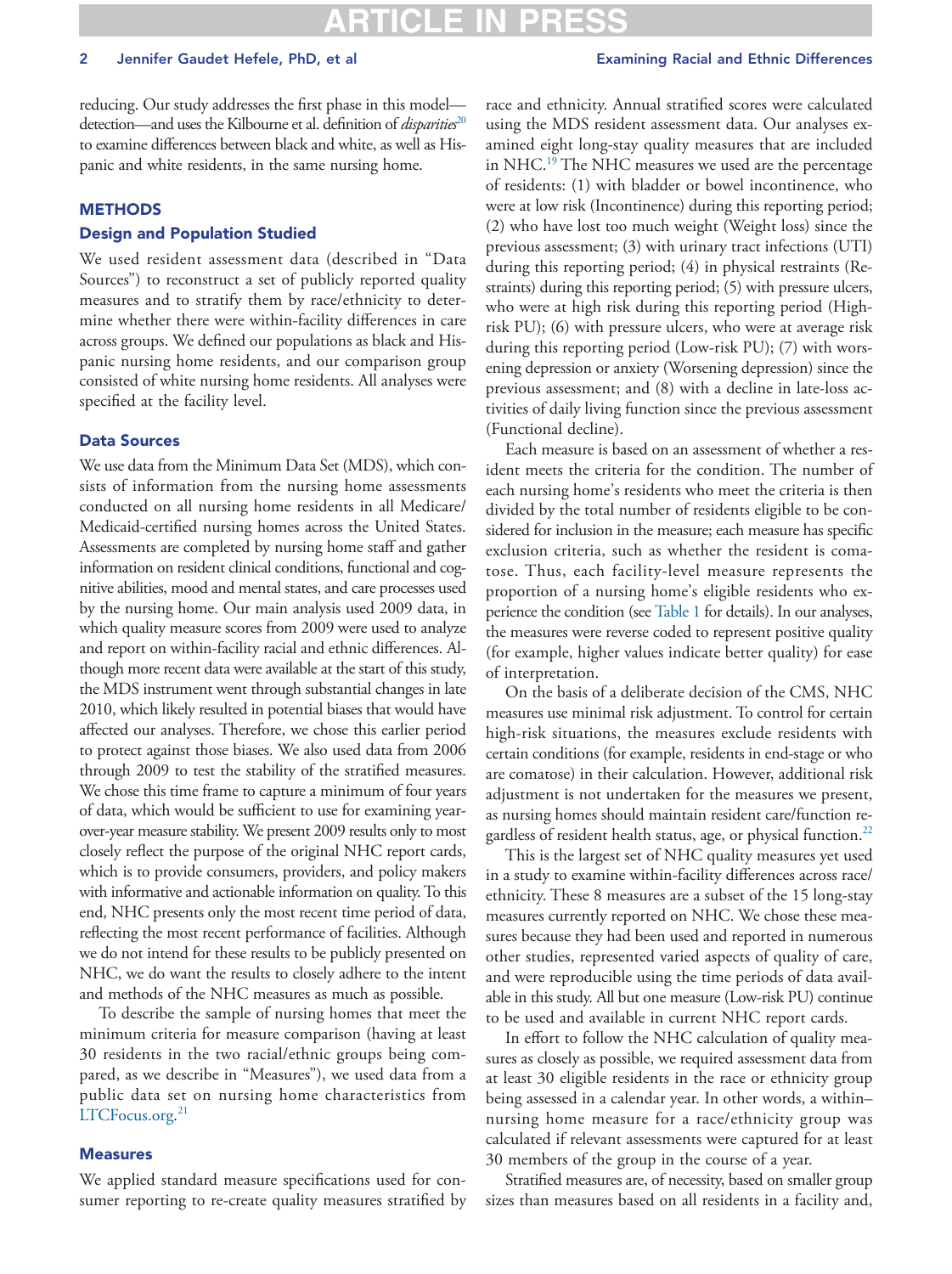#### <span id="page-2-0"></span>Volume ■■, No. ■■, ■■ 2017 3

|                           | Description                                                                                                                                                                                                                 | <b>Risk Exclusions</b>                                                                                                                                  |
|---------------------------|-----------------------------------------------------------------------------------------------------------------------------------------------------------------------------------------------------------------------------|---------------------------------------------------------------------------------------------------------------------------------------------------------|
| Incontinence              | Proportion of residents who do not lose control of their<br>bowels or bladder during this reporting period                                                                                                                  | Residents with catheterization, who are<br>totally dependent in the mobility<br>functioning, have severe cognitive<br>impairment, or who have an ostomy |
| Weight loss               | Proportion of residents without unexplained weight loss<br>since previous assessment                                                                                                                                        | Residents receiving hospice care                                                                                                                        |
| UTI                       | Proportion of residents who did not experience a urinary<br>tract infection during this reporting period                                                                                                                    | No exclusions                                                                                                                                           |
| Restraints                | Proportion of residents not in physical restraints daily<br>during this reporting period                                                                                                                                    | No exclusions                                                                                                                                           |
| High-risk PU              | Proportion of residents at high risk for a pressure ulcer<br>who did not develop one during this reporting period                                                                                                           | No exclusions                                                                                                                                           |
| Low-risk PU               | Proportion of residents at low risk for a pressure ulcer<br>who did not develop one during this reporting period                                                                                                            | Residents who are at high risk for pressure<br>ulcers (comatose, malnourished, impaired<br>ability to transfer or move in and about<br>their bed)       |
| Worsening depression      | Proportion of residents who did not become more<br>depressed or anxious since previous assessment                                                                                                                           | Residents who scored at the highest level<br>on the depression/anxiety scale or who are<br>comatose                                                     |
| <b>Functional decline</b> | Proportion of residents who did not experience an<br>increase in the need for help with activities of daily living<br>(ADL), in the areas of eating, toileting, transferring, and<br>bed mobility since previous assessment | Residents who are comatose, receiving<br>hospice care, totally dependent in these<br>areas already, or identified as end-stage                          |

as such, are subject to wider random variation and fluctuation, which could negatively affect measure stability. However, examination of within-facility variation in annual measures from 2006 through 2009, after controlling for overall time trends, revealed levels of variation similar to those of the reported NHC measures, which led us to conclude that they demonstrated an acceptable level of stability. For the remaining assessment of within-facility differences in NHC measures, we limited our analysis to using just 2009 data, as this would most closely reflect how such measures would be presented on NHC (that is, it would present the most recent performance data and not data over several years).

#### Statistical Analysis

After race and ethnicity stratified scores for all groups at a facility were calculated, we used the most recent year of data (2009) to calculate the absolute difference scores between groups at each facility. For example, if a facility could report a score for white residents and a score for black residents (or Hispanic residents), we subtracted the value computed for the facility's white residents from the value for the facility's black residents (or its Hispanic residents). If the difference was negative, the quality of care is judged worse for the latter group than for the former group (for example, the quality of care for black residents would have been judged worse than the quality of care for white residents). Conversely, if the resulting difference was positive, the quality of care for the latter group would have been judged to be better. We chose the absolute difference measure over another common alternative, the relative difference measure, because our main concern involved the level of care quality itself, not merely equality of care among race/ethnicity groups. In such situ-ations, the absolute difference is preferable.<sup>[23](#page-9-13)</sup>

We followed Kilbourne et al.'s definition of *disparities*: "observed clinically and statistically significant differences in health outcomes or health care use between socially distinct vulnerable and less vulnerable populations that are not explained by the effects of selection bias.["20\(](#page-9-10)p. 2114) We implemented this definition and used the population selection and risk exclusion specifications adopted by and used consistently by CMS. As discussed in the "Measures" section, these measures use only minimal risk adjustments. In this sense, nursing home examinations of racial/ethnic differences deviate from many studies conducted in the community. However, it is fitting for this setting, as nursing homes are considered "total institutions," in which residents live all aspects of life and receive all aspects of care.<sup>[24](#page-9-14)</sup>

Within-facility absolute differences (between black and white residents and between Hispanic and white residents) made up the basic data values for our analyses. Distributions of absolute differences were examined, and pairwise comparisons of means were conducted to identify differences in quality of care and to determine if expanded implementation of stratified measures was justified.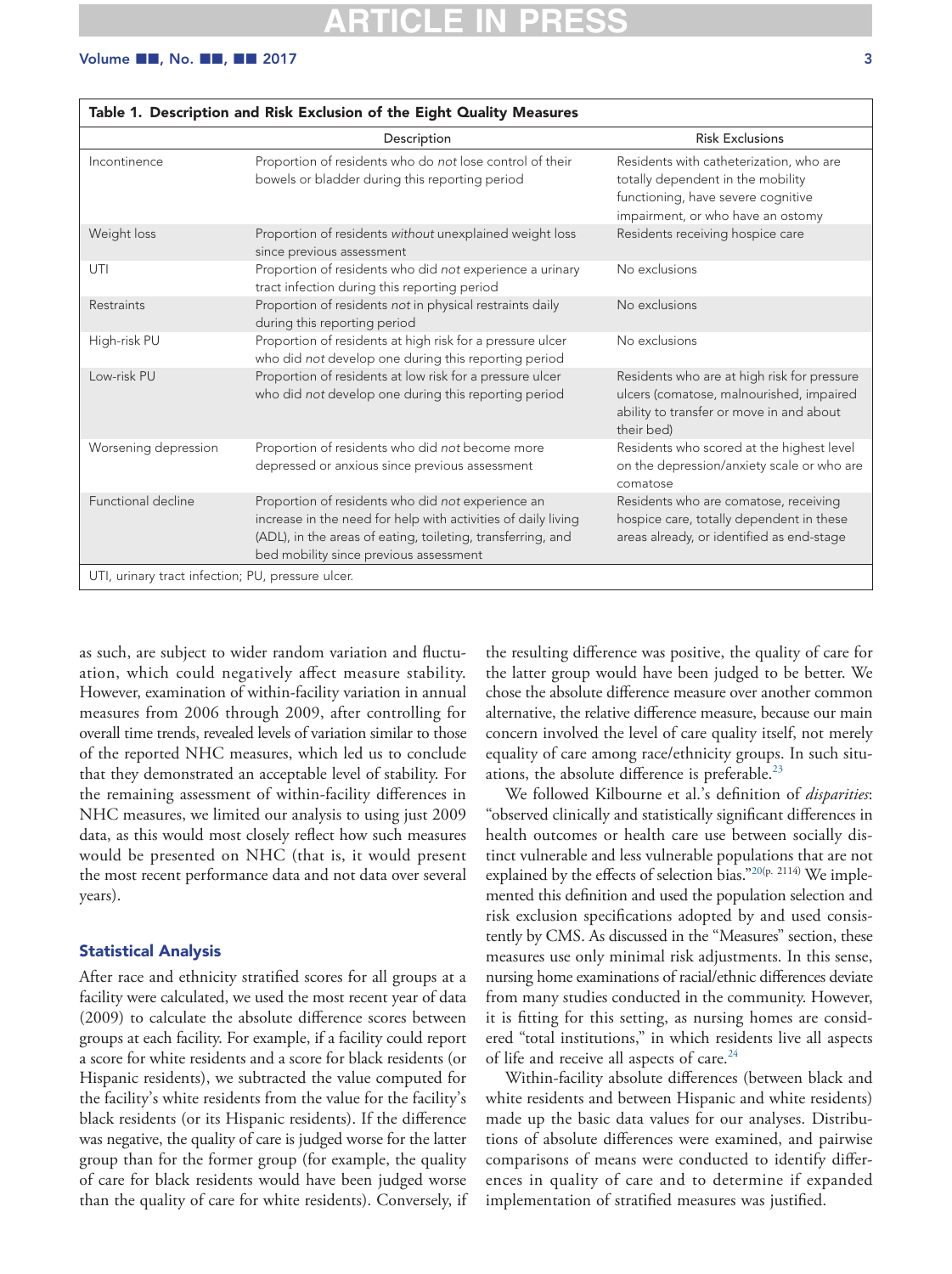#### 4 Jennifer Gaudet Hefele, PhD, et al **Examining Racial and Ethnic Differences**

#### RESULTS

#### Population and Sample Description

Table 2 presents a brief description of long-stay residentstays (that is, includes all resident observations, accounting for new admissions and discharges) in nursing homes in the United States, the population from which we assessed nursing home eligibility for measure examination. Results are shown for the overall population and by race/ethnicity and provide a general understanding of how residents who are white, black, and Hispanic differ from each other. The results show that black and Hispanic residents were more likely to be male, as compared with white residents (58.8% and 55.6% compared with 66.0%, respectively). Black and Hispanic residents were also far more likely to be younger than 65 years of age, as compared with white residents (29.1% and 23.2% compared with 12.2%, respectively). They were also less likely to be among the oldest category of residents—80 years of age and older (36.9% and 42.4% compared to 59.5%, respectively).

Table 3 presents characteristics on nursing homes that, on average, had at least 30 black and 30 white or 30 Hispanic and 30 white residents, which is the minimum criteria for measure comparisons (note that the nursing home sample changes for each specific measure, given the varied eligibility/exclusion and time frame criteria). As the table indicates, the nursing homes that had the minimum number of residents in comparison groups differed in all respects from the average nursing home. Most notably, these nursing homes

tended to be much larger and were more likely to be for-profit as compared to national averages. They also tended to have a greater proportion of residents who are male, younger than 65 years of age, and to use Medicaid as their source of payment, and had different racial compositions of residents. The nursing homes with at least 30 black and 30 white residents accounted for 50% of all black residents, and the nursing homes with at least 30 Hispanic and 30 white residents accounted for 30% of all Hispanic residents.

## Nursing Home Quality by Race/Ethnicity Across All Nursing Homes

[Figure 1](#page-4-0) presents a bar graph of measure means by race and ethnicity group, using the scores of all facilities for which measures could be computed. These mean scores were based on all facilities with at least 30 residents in the racial/ ethnic group being measured. Facilities used in the calculations were not limited to those in which a comparison could be made across two or more groups. Although nursing home decisions on acceptable payment method, hospital-to- nursing home referral patterns, and the demographic composition of underlying catchment areas led to many nursing homes not having the minimum 30 residents per group to generate reliable stratified measures, [Figure 1](#page-4-0) does provide some sense of the variations in facility-level quality of care by race/ ethnicity. For many of the measures, mean quality scores significantly differed by race/ethnicity, but not always in the expected direction. In most cases, the differences across the

| Table 2. Sample Description of All Long-Stay Nursing Home Resident-Stays, 2009 |           |                                                                                                                            |                |               |  |  |  |
|--------------------------------------------------------------------------------|-----------|----------------------------------------------------------------------------------------------------------------------------|----------------|---------------|--|--|--|
|                                                                                | All       | White                                                                                                                      | <b>Black</b>   | Hispanic      |  |  |  |
| Number (%)                                                                     | 3,748,105 | 3,038,885 (81.1)                                                                                                           | 424,780 (11.3) | 16, 1238(4.3) |  |  |  |
| % Female                                                                       | 64.3      | 66.0                                                                                                                       | $58.8*$        | $55.6*$       |  |  |  |
| % Age $<$ 65 years                                                             | 14.8      | 12.2                                                                                                                       | $291*$         | $23.2*$       |  |  |  |
| % Age 65-79 years                                                              | 29.3      | 28.3                                                                                                                       | $34.0*$        | $34.4*$       |  |  |  |
| % Age $\geq 80$ years                                                          | 55.9      | 59.5                                                                                                                       | $36.9*$        | $42.4*$       |  |  |  |
|                                                                                |           | ADA Louis And the difference looping and all disposition and white walve in oteriotically eigenticant at the sex ADE lovel |                |               |  |  |  |

<span id="page-3-0"></span>Indicates that the difference between black/Hispanic and white value is statistically significant at the  $p$  < 0.05 level.

#### Table 3. Descriptive Characteristics of Nursing Homes (NHs) with 30+ Black and White and 30+ Hispanic and White Long-Stay Residents, Compared to All United States NHs, 2009

<span id="page-3-1"></span>

|                                                                                                                      | All NHs | NHs with 30+ Black &<br>30+ White Residents | NHs with 30+ Hispanic &<br>30+ White Residents |  |  |  |
|----------------------------------------------------------------------------------------------------------------------|---------|---------------------------------------------|------------------------------------------------|--|--|--|
| Number of NHs                                                                                                        | 15.090  | 1.406                                       | 284                                            |  |  |  |
| Mean Number of Beds                                                                                                  | 110.07  | $165.10*$                                   | $190.60*$                                      |  |  |  |
| % For-Profit                                                                                                         | 72.61   | $82.43*$                                    | $81.34*$                                       |  |  |  |
| % Chain Affiliated                                                                                                   | 56.24   | $59.46*$                                    | $41.90*$                                       |  |  |  |
| % Residents Who Are Black                                                                                            | 9.82    | $40.80*$                                    | $14.23*$                                       |  |  |  |
| % Residents Who Are Hispanic                                                                                         | 3.03    | 3.33                                        | $32.25*$                                       |  |  |  |
| % Residents Who Are Under 65                                                                                         | 10.74   | $23.46*$                                    | $19.99*$                                       |  |  |  |
| % Medicare-Pay Residents                                                                                             | 14.06   | $12.56*$                                    | $11.96*$                                       |  |  |  |
| % Medicaid-Pay Residents                                                                                             | 62.10   | 73.84*                                      | $73.19*$                                       |  |  |  |
| *Indicates that the difference from value for all NHs is statistically significant at the $p = 0.05$ level or lower. |         |                                             |                                                |  |  |  |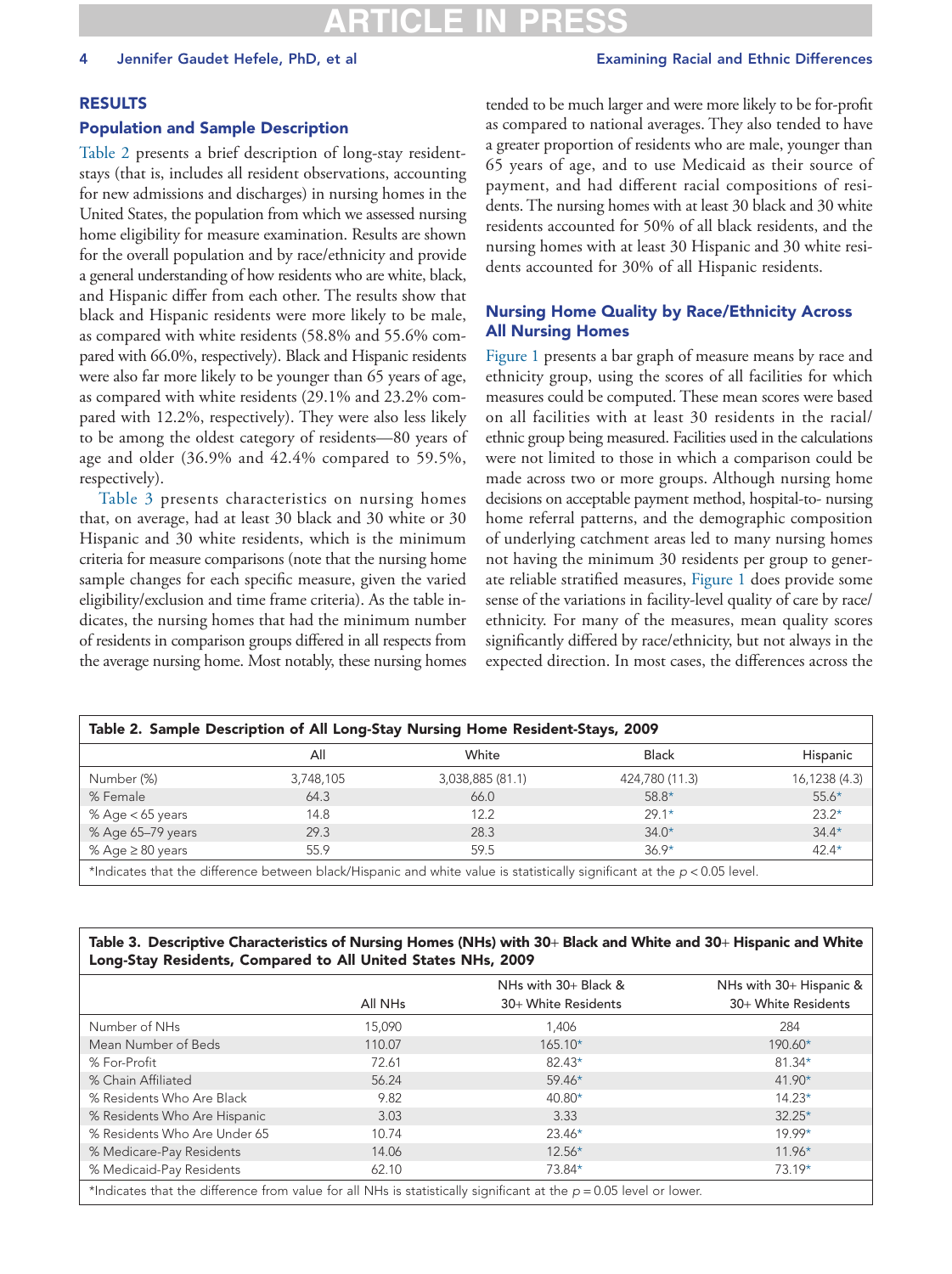<span id="page-4-0"></span>

Mean Quality Scores by Race/Ethnicity Across All Facilities (Higher Proportions Indicate Better Quality), 2009

Figure 1: This figure shows how stratified quality scores differ on average across all nursing homes and indicates that most measures show statistically significant but small differences by race/ethnicity. \* Indicates that the score for black residents is significantly different than the score for white residents at the  $p = 0.05$  level or lower. + Indicates that the score for Hispanic residents is significantly different than the score for white residents at the  $p = 0.05$  level or lower. W/o, without; UTI, urinary tract infection; PU, pressure ulcer; ADL, activities of daily living.

race/ethnicity-specific measures, while statistically significant, were usually smaller than 5%. The exceptions were the measures showing proportion of residents without highrisk pressure ulcers (mean score for black residents was worse than for whites by 6.4 percentage points, and for Hispanics, worse by 4.6 percentage points) and without decrease in depression status (mean score for black residents was better than for whites by 8.6 percentage points, and for Hispanics, by 8.8 percentage points).

## Within–Nursing Home Differences in Quality between Racial/Ethnic Groups

[Table 4](#page-5-0) shows mean within-facility differences between racial/ ethnicity groups among nursing homes for which comparisons were possible. We generated these within-facility comparisons for between 49 and 3,062 facilities (between  $< 1\%$  and 19% of all facilities). Contrary to expectation, perhaps, on most measures, black and Hispanic residents had higher mean scores than did white residents in the same facility, indicating higher levels of quality.

Although [Table 4](#page-5-0) results indicate that mean withinfacility differences between race/ethnicity groups were small, the variation of within-facility differences was quite broad. [Figure 2](#page-5-0) shows box-and-whisker plots for within-facility differences between black and white residents in the same facility, with differences below the zero line showing worse care for black residents than for whites. [Figure 3](#page-6-0) provides similar plots for Hispanic residents and whites. On these charts, the solid block represents the middle 50% of within-facility differences—those with differences from the 25th through 75th percentile. The lower extending bar represents the bottom quartile of differences, generally where homes perform substantially worse for the minority group than for whites on that measure of care. The upper extending bar represents the top quartile of differences, where the minority group receives substantially better care than whites on that measure of care. Results indicate that the differences in quality scores for black and white and for Hispanic and white residents in the same facility were as much as 20 and 30 percentage points. For example, for the measure "Proportion of residents who did not contract a UTI," the 75th percentile for within-facility differences in black-white scores was 7 percentage points (blacks having higher scores, or better quality within a facility), and the 25th percentile was -3 percentage points (blacks having lower scores, or poorer quality within a facility). In other words, for 50% of facilities in the sample,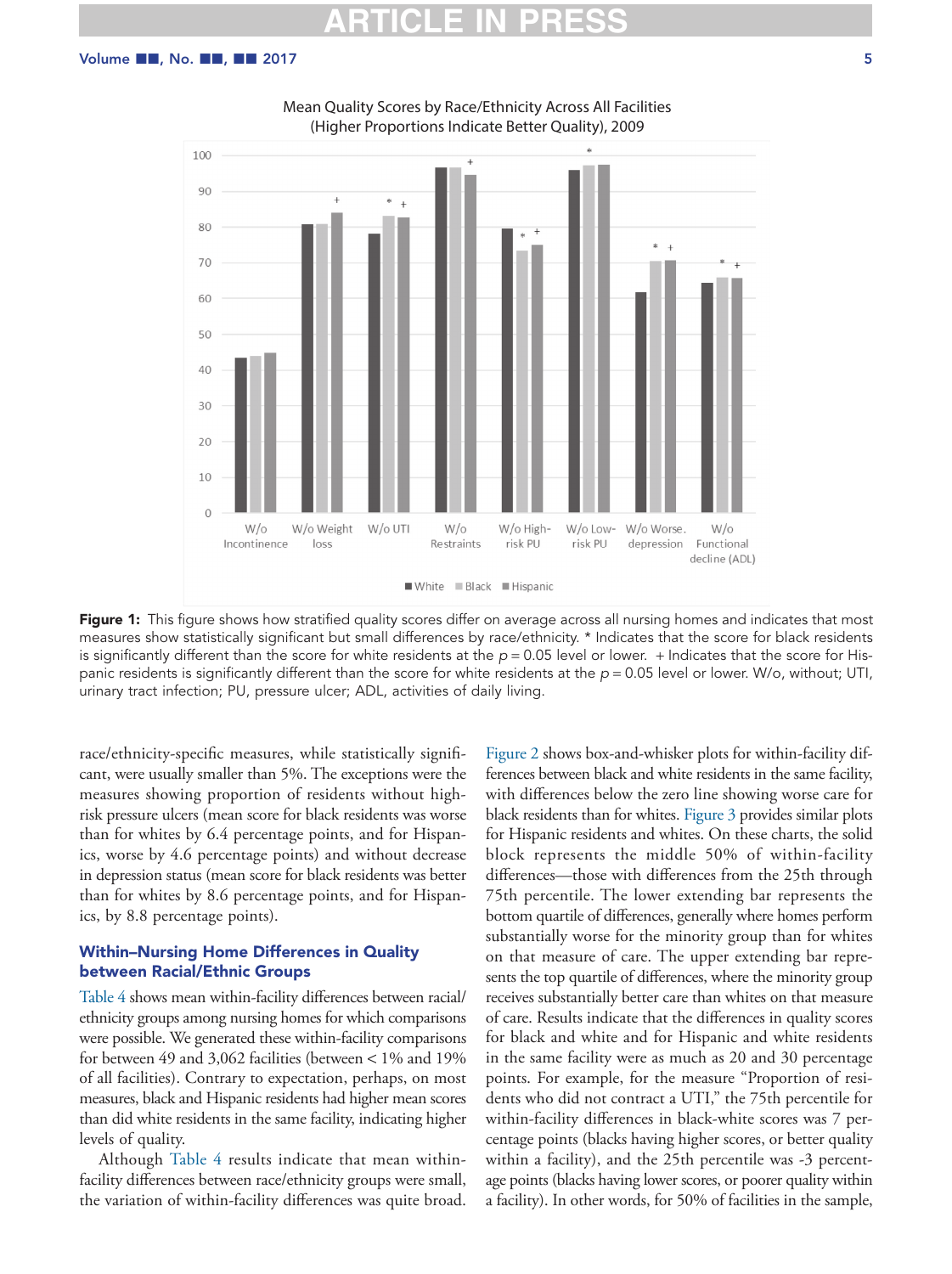#### <span id="page-5-0"></span>Table 4. Within-Facility Differences Between Minority and White Residents in the Same Facility (Pairwise Comparison), 2009

|                              | Black                                                                |                      | Hispanic                                                                |                      |
|------------------------------|----------------------------------------------------------------------|----------------------|-------------------------------------------------------------------------|----------------------|
|                              | <b>Absolute Disparity Measure</b><br>(Black Score Minus White Score) | No. of<br><b>NHs</b> | <b>Absolute Disparity Measure</b><br>(Hispanic Score Minus White Score) | No. of<br><b>NHs</b> |
| W/o Incontinence             | $-3.42*$                                                             | 1.155                | $2.80*$                                                                 | 232                  |
| W/o Weight loss              | $0.82*$                                                              | 1,796                | $1.15*$                                                                 | 422                  |
| W/o UTI                      | $2.63*$                                                              | 1.866                | $1.40*$                                                                 | 446                  |
| W/o Restraints               | $0.37*$                                                              | 3.062                | $-1.21*$                                                                | 910                  |
| W/o High-risk PU             | $-3.35*$                                                             | 1.011                | 0.56                                                                    | 193                  |
| W/o Low-risk PU              | $0.55*$                                                              | 219                  | 0.38                                                                    | 49                   |
| W/o Worsening depression     | $4.38*$                                                              | 1.854                | $2.06*$                                                                 | 440                  |
| W/o Functional decline (ADL) | 0.24                                                                 | 1.568                | 0.42                                                                    | 345                  |

A negative value indicates that, on average, the minority group in the comparison is doing worse on that measure as compared to white residents in the same facility.

A positive value indicates that, on average, the minority group in the comparison is doing better on that measure as compared to white residents in the same facility.

<span id="page-5-1"></span>\*Indicates that the difference was found to be statistically significant at the  $p < 0.05$  level.

W/o, without; NH, nursing home; UTI, urinary tract infection; PU, pressure ulcer; ADL, activities of daily living.

### Range of Within-Facility Differences in Black-White Scores, 2009



Figure 2: This chart presents the range of within-facility differences in quality between black and white residents. Results indicate that while half of the nursing homes assessed for each measure tend to fall within a narrow range of differences, the full range of differences is quite broad, suggesting alarmingly different care received by residents of different races/ ethnicities within the same nursing home. (Number of facilities included in each measure comparison shown in Table 4.). \* Indicates that the difference is significant at the  $p = 0.05$  level or lower. W/o, without; UTI, urinary tract infection; PU, pressure ulcer.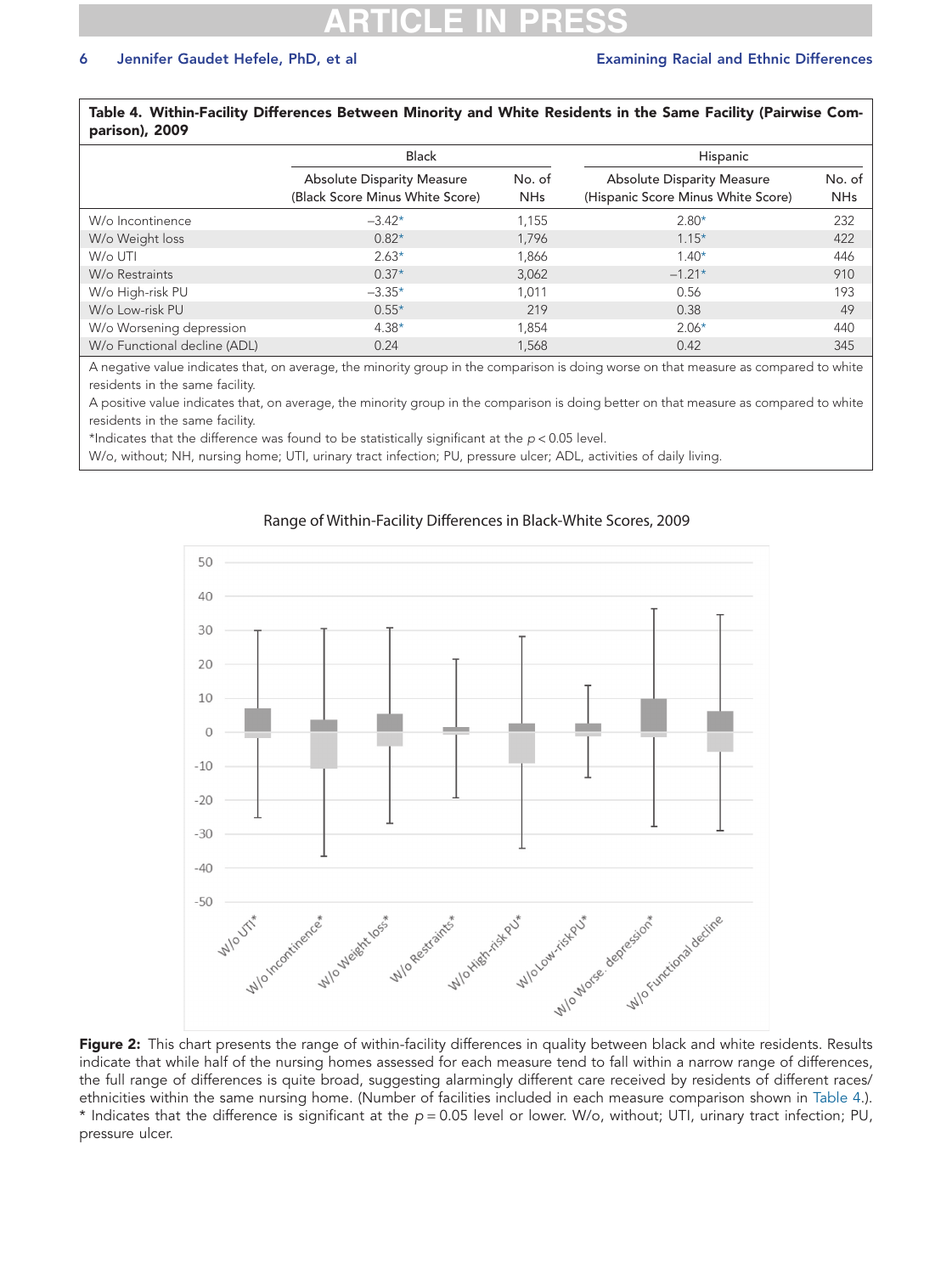<span id="page-6-0"></span>

Range of Within-Facility Differences in Hispanic-White Scores, 2009

Figure 3: This chart presents the range of within-facility differences in quality between Hispanic and white residents. Similar to results from [Figure 2,](#page-5-0) results show that half of all nursing homes fall within a narrow range, but the other half fall into a much broader range, indicating some nursing homes deliver very different care to members of different races/ethnicities. (Number of facilities included in each measure comparison shown in [Table 4.](#page-5-0)). \* Indicates that the difference is significant at the  $p = 0.05$  level or lower. W/o, without; UTI, urinary tract infection; PU, pressure ulcer.

black-white differences ranged from 7 percentage points to -3 percentage points. To illustrate the full range of disparities, we can also see that in an extreme illustration, a facility may show a difference as high as 30 percentage points. This could be a facility, for example, in which 80% of black residents did not contract a UTI, but only 50% of white residents in that same facility did not contract a UTI. Looking at the other extreme, the within-facility difference for this measure was as low as -25 percentage points. An example of such a facility would be one in which 75% of white residents did not contract a UTI, but only 50% of black residents did not. The number of facilities showing substantially different quality levels varies from measure to measure as a function of the overall number of facilities for which we could create stratified measures. For example, the number of facilities with differences outside the middle 50th percentile on the blackwhite comparisons ranges from just over 100 nursing homes on the Low-risk PU measure to approximately 1,500 nursing homes on the Restraints measure.

### **DISCUSSION**

Our results show that, by and large, quality measures varied little across race/ethnicity within the same nursing home.

Most differences were small and may very well have been related to random fluctuations in sample size or resident population. However, the extremes in within-facility differences were often quite large and, in some cases, covered a nonnegligible number of facilities.

This is the first study to examine within-facility differences in nursing home quality by race/ethnicity for a large set of publicly reported nursing home quality measures. Although the majority of measures did show statistically significant differences across racial/ethnic groups, most differences were less than 2 percentage points. Grabowski and colleagues confirmed that, as required by law and regulation, nursing homes provide essentially the same quality of care to all residents regardless of payment source.<sup>25</sup> Similarly, Gaskin and colleagues found that, on average, hospitals deliver the same quality of care to patients regardless of race.<sup>[26](#page-9-16)</sup> Our findings extend this further, providing evidence that, on average, the quality of care in nursing homes is essentially the same regardless of race and ethnicity. Yet some facilities had scores for residents of different races and ethnicities that differed by as much as 30 percentage points.

Our study had the unexpected finding that across most quality-of-care measures, scores for white residents were slightly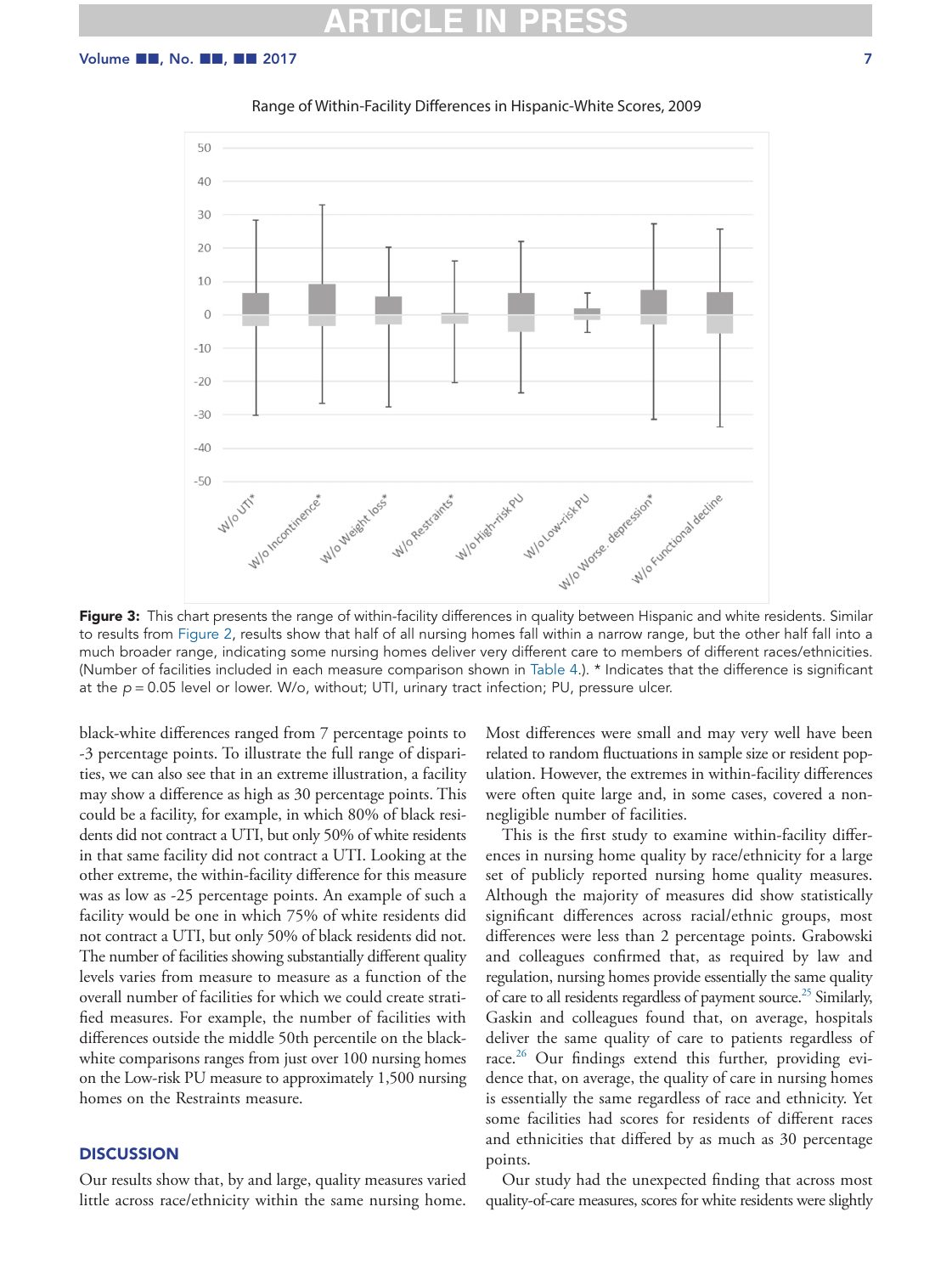#### 8 Jennifer Gaudet Hefele, PhD, et al **Examining Racial and Ethnic Differences**

worse than for black and Hispanic residents in the same facility. Although this finding may accurately reflect true differences in care quality, possible alternative explanations may point to either instrument or assessor bias. It may be that nursing home scores are subject to bias in favor of identifying poor care among white residents. Supporting this, previous literature shows that black residents are less likely to be diagnosed with depression.<sup>[27](#page-9-17)</sup> This may be due to racial/ethnicity differences in reporting mental health problems or to care providers' assessment bias, or it might be that the symptoms used for assessing depression are only fully valid for the majority group (that is, white residents). Biases, in which the race/ethnicity of the patient influences provider diagnosis and treatment, have been found in other areas of health care.<sup>[28](#page-9-18)</sup> The possibility that within–nursing home score variation by race/ethnicity is due to bias recommends further validation and interrater reliability testing of the assessment instrument used for calculating nursing home measures.

Observed differences in within–nursing home scores by race/ethnicity may be due to differences in residents' health status or the ability to accurately report changes. For example, one measure reports the proportion of residents without a decline in function for activities of daily living (ADL). If black residents of a nursing home have worse ADL function on average to begin with, a ceiling effect leaves less room for worsening. Similarly, ceiling effects may also influence measures noting the proportion of residents who are not newly incontinent or who have not experienced unexpected weight loss. Our sample description of residents showed that black and Hispanic residents varied on basic demographics, such as sex and age. Elsewhere, there is some evidence that minority elders indeed are in poorer health on admission compared with white elders.<sup>[29,30](#page-9-19)</sup> Further research is needed to explore racial and ethnic differences in illness and impairment to understand how such differences affect the calculation of measures and subsequent comparisons among groups.

Even though within-facility differences in quality between racial/ethnic groups were small for the most part, there were alarmingly large differences at some facilities, and these differences emphasize the need to regularly examine stratified measures. The annual National Healthcare Quality and Disparities Report provides a good example of this kind of monitoring. $31$  Our findings also support the call for publicly reporting stratified measures. Although most facilities appear to provide equivalent care among all racial and ethnic groups, consumers and policy makers should be able to identify facilities that do not. Knowing that racial and ethnic differences in quality will be reported provides facilities just the incentive they need to make sure that significant differences do not exist. Further, stratified measures can help providers identify gaps in quality and develop targeted quality improvement programs to reduce disparities.<sup>15</sup> However, additional analysis to determine the causes and

contributing factors of these differences should be conducted before CMS considers reporting stratified nursing home measures.

Our ability to make comparisons was limited to facilities with sufficient numbers of both black and white residents (or both Hispanic and white residents) to ensure reliability. Because only 11.3% of long-stay nursing home residents were black and 4.3% were Hispanic in our sample, this minimum size requirement led to the exclusion of the majority of facilities. Our results show that facilities that meet the minimum criteria needed for racial/ethnic comparisons differ from the average nursing home. This is inherently a result of facility differences in where black and Hispanic resi-dents tend to reside, which has been well documented.<sup>[3,6,7](#page-9-22)</sup> Given that many larger nursing homes are still included, the calculations cover half of all black residents and nearly a third of all Hispanic nursing home residents in the United States. Also, given the growth of the nonwhite population, which is estimated to increase from 20% in 2010 to more than 40% by 2050, the proportion of nursing home facilities that will be included in stratified measure calculations should increase quickly[,32](#page-9-23) making race/ethnicity specific care measures all the more relevant.

Community race and ethnicity composition also plays a role in our ability to make comparisons. Smith and colleagues have shown the degree of nursing home blackwhite segregation to be highly correlated with residential segregation.<sup>[7](#page-9-24)</sup> To some extent, this issue plays out differently across geographic regions; we could not make any facility-level black-white comparisons in 11 states, and likewise could not make any Hispanic-white comparisons in 29 states. At first glance, a lack of racial/ethnic diversity in so many nursing homes would seem to undermine our results. Yet this is not the case, as our purpose was to identify and compare differences in the facilities that serve racial and ethnic minorities, as well as whites, and for this set of nursing homes, our results do generalize.

#### Limitations

This study is not without limitations. To start, the data for the analyses were from 2009 and earlier. Although these data may seem on the surface to be too old to be of use, this is not necessarily the case. If the purpose of this study was to identify currently low-performing facilities, then that would have been problematic. Instead, the study's actual purpose was to demonstrate how valuable calculation of nursing home quality measures by race and ethnicity would prove to be, and to consequently recommend, as a fundamental change in nursing home measure development and reporting, that all new nursing home quality measures being developed should be validated by race/ ethnicity and that stratified scores be calculated for reliability and validity testing and further researched for the use of public reporting.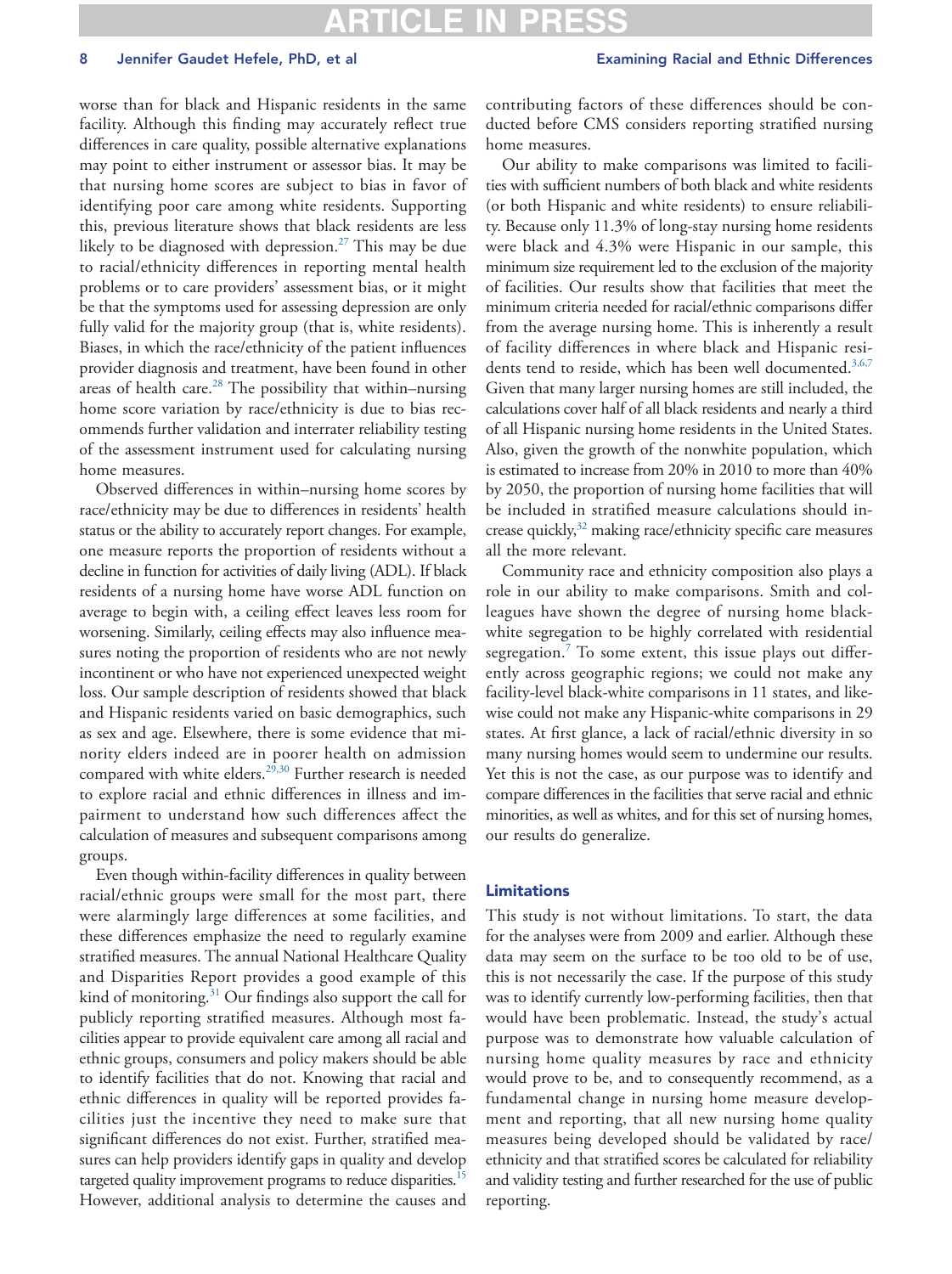#### Volume ■■, No. ■■, ■■ 2017 9

Our analyses used 2009 data to construct stratified scores and four years of data (2006 through 2009) to test for stability because this was a time period during which changes in the measures were very limited. As mentioned earlier, the resident assessment instrument—the MDS—changed in late 2010. In 2013, when this study began, the new assessment instrument had been available for only two years, which prompted concern regarding measure validity, as assessors adjusted to the instrument change. Now that the new instrument has been used for several more years, we would recommend excluding data from the first two years to protect against fluctuations associated with the change. As a result, sufficient study data from after the change in instrument are just becoming available.

Although this study represents the largest examination of NHC measures stratified by race/ethnicity yet, it should not be considered complete. Additional measures exist on NHC, and many others are available elsewhere. The National Quality Forum, for example, lists more than 100 quality measures related to nursing homes, and new mea-sures are continually being constructed.<sup>[33](#page-10-0)</sup> Since the time of these analyses, measures have been added to NHC, measure specifications have changed, and even the instrument used to collect the data used in the measures (the MDS) has changed. In addition, the measures used in this study were selected because they are commonly used publicly reported measures. They are not necessarily disparities sensitive, and other endorsed measures may be more susceptible to bias and thus a better choice for picking up disparities. Furthermore, alternate data sources may produce different findings.<sup>[34,35](#page-10-1)</sup> Future studies should examine additional measures of nursing home quality, including new ones included in NHC and those found to be disparities sensitive.

Another potential limitation concerns the racial identification of the nursing home residents. The resident assessment form used for these data allows individuals to identify only as American Indian/Alaskan Native, Asian/Pacific Islander, non-Hispanic black, non-Hispanic white, or Hispanic. There is no option to list multiple categories or the choice of "other." Thus, the options provided in the assessment placed potentially inappropriate limitations on resident self-identification, leading to instances in which resident race was inaccurate.

### Implications

While our work provides some answers to questions about whether and how care differs across race/ethnicity, additional important questions remain, pertaining, for example, to the validity of measures across groups, or to the nature of possible patterns in how large differences in care by race/ ethnicity occur. For example, are the facilities with large differences poor performers overall? It may also be that large differences are seen only in certain types of facilities, such

as very large, or more racially homogenous facilities, or those with fewer financial resources. Answers to these questions may provide insight into the causal and contributing factors for differences in care among various race and ethnicity groups.

Our work provides support for the call to explore the possibility of publicly reporting stratified nursing home measures. Although the chances of selecting a nursing home that delivers wildly different care to residents of different racial/ethnic groups is low, it is clearly a chance that many would rather not take. Further, while the numbers of facilities providing substantially different care by race/ ethnicity is fairly small within the population of all nursing homes in the United States, it often represents 10% or more of the nursing homes that serve racially diverse residents. Perhaps more important, consumers are interested in seeing quality by race and ethnicity on nursing home report cards to help inform their placement decisions.<sup>[36](#page-10-2)</sup> Just as the National Healthcare Quality and Disparities Report<sup>31</sup> provides a venue for monitoring differences at the national level, the public reporting of stratified quality measures at the provider level would provide a basis for action for nursing homes, consumers, and policy makers and could increase pressure on the "bad apple" providers to deliver care equitably across all ethnic and racial groups. However, further enquiry into measure validity and causal factors is needed before such reporting takes place.

#### **CONCLUSION**

This study is the first to examine a large set of publicly reported nursing home quality measures for within-facility differences by race and ethnicity. We found that most of the eight measures examined showed significant differences in scores for black, Hispanic, and white residents in the same nursing home. Although the mean differences were small on average, the range of differences suggest that care for residents of different races and ethnicities can be alarmingly different in the same nursing home. Our findings support the call for publicly reporting stratified nursing home quality measures, although not before additional in-depth examinations to ensure that differences are not a result of assessment or assessor bias. Previously, suggestions of reporting stratified measures have been met with skepticism regarding statistical stability. Our results show that the stratified measures display similar stability as the original publicly reported measures, further strengthening grounds for publicly reporting stratified measures on NHC. Beyond the implications for future studies and public reporting, our findings suggest that nursing home providers should attempt to identify racial/ethnic within-facility differences in care. Indeed, understanding how care differs within their facility is the first step toward developing culturally competent quality improvement initiatives and effective disparities reduction strategies.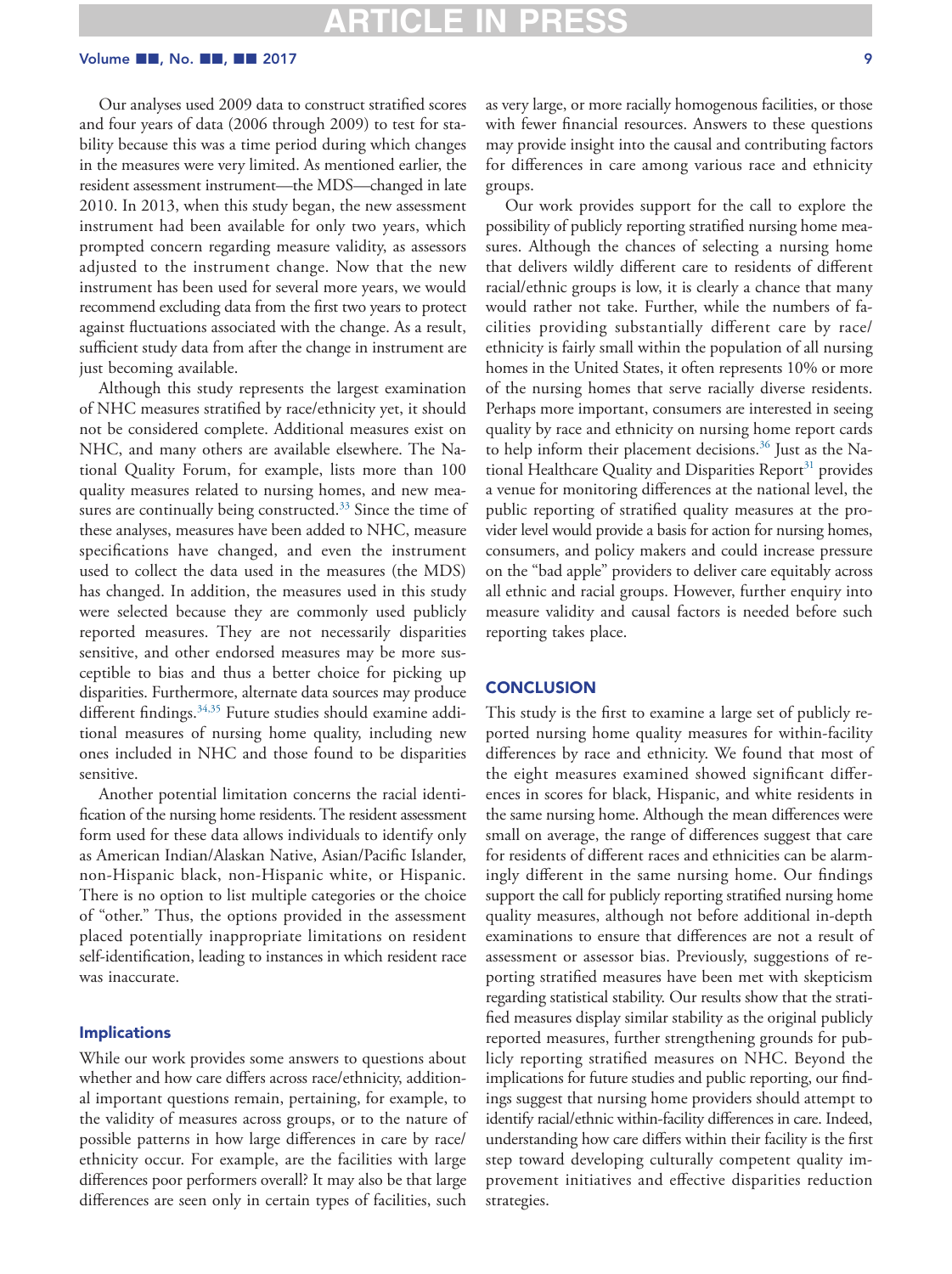#### 10 Jennifer Gaudet Hefele, PhD, et al **Examining Racial and Ethnic Differences**

Funding. The work reported in this article was supported by the Agency for Healthcare Research and Quality (R21 HS021891 to Jennifer Gaudet Hefele).

Acknowledgments. The authors thank Deborah Garnick, at Brandeis University, for her thoughtful comments on our data analysis, and Galina Zolotusky, also at Brandeis University, for her excellent programming work. Conflicts of Interest. All authors report no conflicts of interest.

Jennifer Gaudet Hefele, PhD, formerly Senior Research Associate, Schneider Institutes for Health Policy, Brandeis University. Waltham, Massachusetts, is Assistant Professor, Department of Gerontology, University of Massachusetts, Boston. Grant A. Ritter, PhD, is Associate Research Professor, and Christine E. Bishop, PhD, is Atran Professor of Labor Economics, Heller School for Social Policy and Management, Brandeis University, Waltham, Massachusetts. Andrea Acevedo, PhD, is Assistant Professor, Department of Community Health, Tufts University, Boston. Candi Ramos, MPA, MHA, is Research Assistant; Laurie A. Nsiah-Jefferson, PhD, is Senior Scientist, Heller School for Social Policy and Management, and Associate Research Professor, University of North Carolina, Chapel Hill; and Gabrielle Katz, MPP, is Research Assistant, Heller School for Social Policy and Management, Brandeis University. Please address correspondence to Jennifer Gaudet Hefele, [jennifer.hefele@umb.edu.](mailto:jennifer.hefele@umb.edu)

#### **REFERENCES**

- <span id="page-9-0"></span>1. [Angelelli J, Grabowski DC, Mor V. Effect of educational](http://refhub.elsevier.com/S1553-7250(17)30046-6/sr0010) [level and minority status on nursing home choice after](http://refhub.elsevier.com/S1553-7250(17)30046-6/sr0010) [hospital discharge. Am J Public Health. 2006;96:1249–](http://refhub.elsevier.com/S1553-7250(17)30046-6/sr0010) [1253.](http://refhub.elsevier.com/S1553-7250(17)30046-6/sr0010)
- 2. [Chisholm L, et al. Nursing home quality and financial](http://refhub.elsevier.com/S1553-7250(17)30046-6/sr0015) [performance: does racial composition of residents matter?](http://refhub.elsevier.com/S1553-7250(17)30046-6/sr0015) [Health Serv Res. 2013;48:2060–2080.](http://refhub.elsevier.com/S1553-7250(17)30046-6/sr0015)
- <span id="page-9-22"></span>3. [Grabowski DC. The admission of blacks to high-deficiency](http://refhub.elsevier.com/S1553-7250(17)30046-6/sr0020) [nursing homes. Med Care. 2004;42:456–464.](http://refhub.elsevier.com/S1553-7250(17)30046-6/sr0020)
- 4. [Gruneir A, et al. Relationship between state Medicaid](http://refhub.elsevier.com/S1553-7250(17)30046-6/sr0025) [policies, nursing home racial composition, and the risk of](http://refhub.elsevier.com/S1553-7250(17)30046-6/sr0025) [hospitalization for black and white residents. Health Serv Res.](http://refhub.elsevier.com/S1553-7250(17)30046-6/sr0025) [2008;43:869–881.](http://refhub.elsevier.com/S1553-7250(17)30046-6/sr0025)
- 5. [Miller SC, et al. Facility and county effects on racial](http://refhub.elsevier.com/S1553-7250(17)30046-6/sr0030) [differences in nursing home quality indicators. Soc Sci Med.](http://refhub.elsevier.com/S1553-7250(17)30046-6/sr0030) [2006;63:3046–3059.](http://refhub.elsevier.com/S1553-7250(17)30046-6/sr0030)
- 6. [Mor V, et al. Driven to tiers: socioeconomic and racial](http://refhub.elsevier.com/S1553-7250(17)30046-6/sr0035) [disparities in the quality of nursing home care. Milbank Q.](http://refhub.elsevier.com/S1553-7250(17)30046-6/sr0035) [2004;82:227–256.](http://refhub.elsevier.com/S1553-7250(17)30046-6/sr0035)
- <span id="page-9-24"></span>7. [Smith DB, et al. Separate and unequal: racial segregation](http://refhub.elsevier.com/S1553-7250(17)30046-6/sr0040) [and disparities in quality across U.S. nursing homes. Health](http://refhub.elsevier.com/S1553-7250(17)30046-6/sr0040) [Aff \(Millwood\). 2007;26:1448–1458.](http://refhub.elsevier.com/S1553-7250(17)30046-6/sr0040)
- 8. [Smith DB, et al. Racial disparities in access to long-term care:](http://refhub.elsevier.com/S1553-7250(17)30046-6/sr0045) [the illusive pursuit of equity. J Health Polit Policy Law. 2008;](http://refhub.elsevier.com/S1553-7250(17)30046-6/sr0045) [33:861–881.](http://refhub.elsevier.com/S1553-7250(17)30046-6/sr0045)
- <span id="page-9-1"></span>9. [Cai SB, et al. Despite small improvement, black nursing](http://refhub.elsevier.com/S1553-7250(17)30046-6/sr0050) [home residents remain less likely than whites to receive flu](http://refhub.elsevier.com/S1553-7250(17)30046-6/sr0050) [vaccine. Health Aff \(Millwood\). 2011;30:1939–1946.](http://refhub.elsevier.com/S1553-7250(17)30046-6/sr0050)
- <span id="page-9-2"></span>10. [Grabowski DC, McGuire TG. Black-white disparities in](http://refhub.elsevier.com/S1553-7250(17)30046-6/sr0055) [care in nursing homes. Atl Econ J. 2009 Sep 1;37:299–](http://refhub.elsevier.com/S1553-7250(17)30046-6/sr0055) [314.](http://refhub.elsevier.com/S1553-7250(17)30046-6/sr0055)
- <span id="page-9-3"></span>11. [Zheng NT, et al. Racial disparities in in-hospital death and](http://refhub.elsevier.com/S1553-7250(17)30046-6/sr0060) [hospice use among nursing home residents at the end of](http://refhub.elsevier.com/S1553-7250(17)30046-6/sr0060) [life. Med Care. 2011;49:992–998.](http://refhub.elsevier.com/S1553-7250(17)30046-6/sr0060)
- <span id="page-9-4"></span>12. [Cai S, Mukamel DB, Temkin-Greener H. Pressure ulcer](http://refhub.elsevier.com/S1553-7250(17)30046-6/sr0065) [prevalence among black and white nursing home residents](http://refhub.elsevier.com/S1553-7250(17)30046-6/sr0065) [in New York State: evidence of racial disparity? Med Care.](http://refhub.elsevier.com/S1553-7250(17)30046-6/sr0065) [2010;48:233–239.](http://refhub.elsevier.com/S1553-7250(17)30046-6/sr0065)
- <span id="page-9-5"></span>13. [Congressional Record. Vol. 145, Part 16. Sep 28, 1999. Davis](http://refhub.elsevier.com/S1553-7250(17)30046-6/sr0070) [DK. Amendment No. 17. Washington, DC: US Government](http://refhub.elsevier.com/S1553-7250(17)30046-6/sr0070) [Printing Office, 1999, 23042.](http://refhub.elsevier.com/S1553-7250(17)30046-6/sr0070)
- <span id="page-9-6"></span>14. [Fiscella K, Sanders MR. Racial and ethnic disparities in the](http://refhub.elsevier.com/S1553-7250(17)30046-6/sr0075) [quality of health care. Annu Rev Public Health. 2016;37:375–](http://refhub.elsevier.com/S1553-7250(17)30046-6/sr0075) [394.](http://refhub.elsevier.com/S1553-7250(17)30046-6/sr0075)
- <span id="page-9-21"></span>15. [Green AR, et al. Leveraging quality improvement to achieve](http://refhub.elsevier.com/S1553-7250(17)30046-6/sr0080) [equity in health care. Jt Comm J Qual Patient Saf. 2010;36:](http://refhub.elsevier.com/S1553-7250(17)30046-6/sr0080) [435–442.](http://refhub.elsevier.com/S1553-7250(17)30046-6/sr0080)
- 16. [Haider AH, Pronovost PJ. Health information technology and](http://refhub.elsevier.com/S1553-7250(17)30046-6/sr0085) [the collection of race, ethnicity, and language data to reduce](http://refhub.elsevier.com/S1553-7250(17)30046-6/sr0085) [disparities in quality of care. Jt Comm J Qual Patient Saf.](http://refhub.elsevier.com/S1553-7250(17)30046-6/sr0085) [2011;37:435–436.](http://refhub.elsevier.com/S1553-7250(17)30046-6/sr0085)
- <span id="page-9-7"></span>17. [Centers for Medicare & Medicaid Services. Stratified](http://refhub.elsevier.com/S1553-7250(17)30046-6/sr0090) [Reporting: Part C and D Performance Data Stratified by](http://refhub.elsevier.com/S1553-7250(17)30046-6/sr0090) Race and Ethnicity. Accessed Jun 28, 2017. [https://www](https://www.cms.gov/About-CMS/Agency-Information/OMH/research-and-data/statistics-and-data/stratified-reporting.html) [.cms.gov/About-CMS/Agency-Information/OMH/](https://www.cms.gov/About-CMS/Agency-Information/OMH/research-and-data/statistics-and-data/stratified-reporting.html) [research-and](https://www.cms.gov/About-CMS/Agency-Information/OMH/research-and-data/statistics-and-data/stratified-reporting.html)

[-data/statistics-and-data/stratified-reporting.html.](https://www.cms.gov/About-CMS/Agency-Information/OMH/research-and-data/statistics-and-data/stratified-reporting.html)

- <span id="page-9-8"></span>18. [Centers for Medicare & Medicaid Services.](http://refhub.elsevier.com/S1553-7250(17)30046-6/sr0095) Medicare Program; [Revisions to Payment Policies Under the Physician Fee Sched](http://refhub.elsevier.com/S1553-7250(17)30046-6/sr0095)[ule and Other Revisions to Part B for CY 2016. Physician](http://refhub.elsevier.com/S1553-7250(17)30046-6/sr0095) CompareWebsite. Jul 15, 2015. Accessed Jun 28, 2017. [https://](https://www.federalregister.gov/articles/2015/07/15/2015-16875/medicare-program-revisions-to-payment-policies-under-the-physician-fee-schedule-and-other-revisions#h-222) [www.federalregister.gov/articles/2015/07/15/2015-16875/](https://www.federalregister.gov/articles/2015/07/15/2015-16875/medicare-program-revisions-to-payment-policies-under-the-physician-fee-schedule-and-other-revisions#h-222) [medicare-program-revisions-to-payment-policies-under-the](https://www.federalregister.gov/articles/2015/07/15/2015-16875/medicare-program-revisions-to-payment-policies-under-the-physician-fee-schedule-and-other-revisions#h-222) [-physician-fee-schedule-and-other-revisions#h-222.](https://www.federalregister.gov/articles/2015/07/15/2015-16875/medicare-program-revisions-to-payment-policies-under-the-physician-fee-schedule-and-other-revisions#h-222)
- <span id="page-9-9"></span>19. Medicaregov. [Nursing Home Compare: What Is Nursing Home](http://refhub.elsevier.com/S1553-7250(17)30046-6/sr0100) Compare? Accessed Jun 28, 2017. [https://www.medicare.gov/](https://www.medicare.gov/nursinghomecompare/About/What-Is-NHC.html) [nursinghomecompare/About/What-Is-NHC.html.](https://www.medicare.gov/nursinghomecompare/About/What-Is-NHC.html)
- <span id="page-9-10"></span>20. [Kilbourne AM, et al. Advancing health disparities research](http://refhub.elsevier.com/S1553-7250(17)30046-6/sr0105) [within the health care system: a conceptual framework. Am](http://refhub.elsevier.com/S1553-7250(17)30046-6/sr0105) [J Public Health. 2006;96:2113–2121.](http://refhub.elsevier.com/S1553-7250(17)30046-6/sr0105)
- <span id="page-9-11"></span>21. [Brown School of Public Health. Long-Term Care: Focus on](http://refhub.elsevier.com/S1553-7250(17)30046-6/sr0110) Care in the US. Accessed Jun 8, 2017. [http://ltcfocus.org/.](http://ltcfocus.org/)
- <span id="page-9-12"></span>22. [US Department of Health & Human Services. National](http://refhub.elsevier.com/S1553-7250(17)30046-6/sr0115) [Nursing Home Quality Measures User's Manual. Cambridge,](http://refhub.elsevier.com/S1553-7250(17)30046-6/sr0115) [MA: Abt Associates, 2004.](http://refhub.elsevier.com/S1553-7250(17)30046-6/sr0115)
- <span id="page-9-13"></span>23. [Harper S, Lynch J. Methods for Measuring Cancer Disparities:](http://refhub.elsevier.com/S1553-7250(17)30046-6/sr0120) [Using Data Relevant to Healthy People 2010 Cancer-Related](http://refhub.elsevier.com/S1553-7250(17)30046-6/sr0120) [Objectives. Bethesda, MD: National Cancer Institute,](http://refhub.elsevier.com/S1553-7250(17)30046-6/sr0120) [2005.](http://refhub.elsevier.com/S1553-7250(17)30046-6/sr0120)
- <span id="page-9-14"></span>24. [Goffman E. Asylums: Essays on the Social Situation of Mental](http://refhub.elsevier.com/S1553-7250(17)30046-6/sr0125) [Patients and Other Inmates. Garden City, NY: Anchor Books,](http://refhub.elsevier.com/S1553-7250(17)30046-6/sr0125) [1961.](http://refhub.elsevier.com/S1553-7250(17)30046-6/sr0125)
- <span id="page-9-15"></span>25. [Grabowski DC, Gruber J, Angelelli JJ. Nursing home quality](http://refhub.elsevier.com/S1553-7250(17)30046-6/sr0130) [as a common good. Rev Econ Stat. 2008 Nov 1;90:754–](http://refhub.elsevier.com/S1553-7250(17)30046-6/sr0130) [764.](http://refhub.elsevier.com/S1553-7250(17)30046-6/sr0130)
- <span id="page-9-16"></span>26. [Gaskin DJ, et al. Do hospitals provide lower-quality care to](http://refhub.elsevier.com/S1553-7250(17)30046-6/sr0135) [minorities than to whites? Health Aff \(Millwood\). 2008;27:](http://refhub.elsevier.com/S1553-7250(17)30046-6/sr0135) [518–527.](http://refhub.elsevier.com/S1553-7250(17)30046-6/sr0135)
- <span id="page-9-17"></span>27. [Levin CA, et al. Prevalence and treatment of diagnosed](http://refhub.elsevier.com/S1553-7250(17)30046-6/sr0140) [depression among elderly nursing home residents in Ohio.](http://refhub.elsevier.com/S1553-7250(17)30046-6/sr0140) [J Am Med Dir Assoc. 2007;8:585–594.](http://refhub.elsevier.com/S1553-7250(17)30046-6/sr0140)
- <span id="page-9-18"></span>28. [Institute of Medicine. Unequal Treatment: Confronting Racial](http://refhub.elsevier.com/S1553-7250(17)30046-6/sr0145) [and Ethnic Disparities in Health Care. Washington, DC:](http://refhub.elsevier.com/S1553-7250(17)30046-6/sr0145) [National Academies Press, 2002.](http://refhub.elsevier.com/S1553-7250(17)30046-6/sr0145)
- <span id="page-9-19"></span>29. [Davis JA, Lapane KL. Do characteristics associated with](http://refhub.elsevier.com/S1553-7250(17)30046-6/sr0150) [nursing home residents vary by race/ethnicity? J Health Care](http://refhub.elsevier.com/S1553-7250(17)30046-6/sr0150) [Poor Underserved. 2004;15:251–266.](http://refhub.elsevier.com/S1553-7250(17)30046-6/sr0150)
- 30. [Weintraub D. Racial differences in the prevalence of](http://refhub.elsevier.com/S1553-7250(17)30046-6/sr0155) [dementia among patients admitted to nursing homes.](http://refhub.elsevier.com/S1553-7250(17)30046-6/sr0155) [Psychiatr Serv. 2000;51:1259–1264.](http://refhub.elsevier.com/S1553-7250(17)30046-6/sr0155)
- <span id="page-9-20"></span>31. [Agency for Healthcare Research and Quality. National Health](http://refhub.elsevier.com/S1553-7250(17)30046-6/sr0160)[care Quality & Disparities Reports. \(Updated: Jun 2017.\)](http://refhub.elsevier.com/S1553-7250(17)30046-6/sr0160) Accessed Jun 28, 2017. [https://www.ahrq.gov/research/](https://www.ahrq.gov/research/findings/nhqrdr/index.html) [findings/nhqrdr/index.html.](https://www.ahrq.gov/research/findings/nhqrdr/index.html)
- <span id="page-9-23"></span>32. [US Census Bureau. The Next Four Decades: The Older](http://refhub.elsevier.com/S1553-7250(17)30046-6/sr0165) [Population in the United States: 2010 to 2050. Vincent GK,](http://refhub.elsevier.com/S1553-7250(17)30046-6/sr0165)